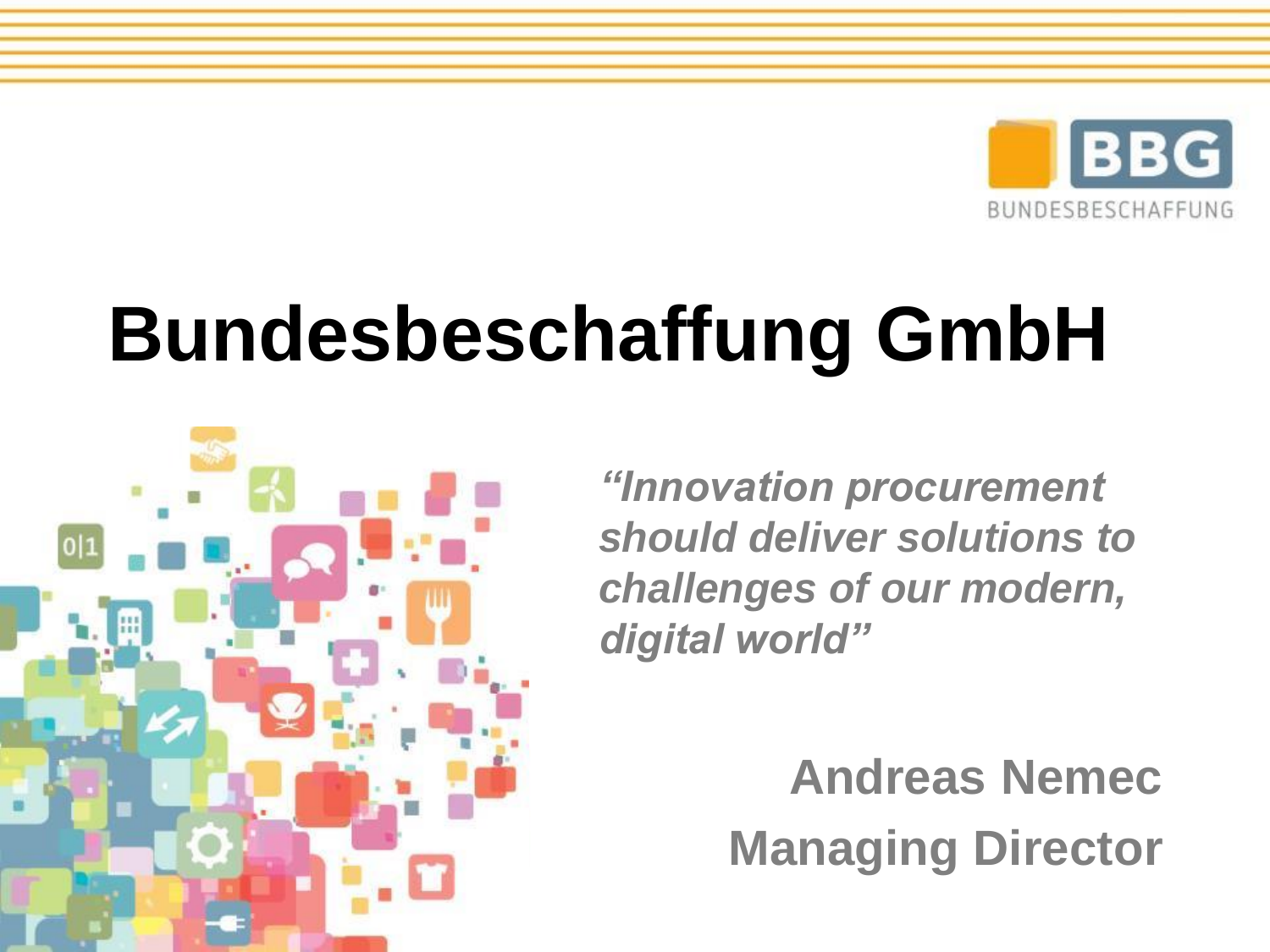# **Bundesbeschaffung**



**2**

- **Austrian Central Procurement Body**
- Incorporated by the Federal Procurement Agency Act 2001
- **Portfolio assigned by Decree (Ministry of Finance)**
- **Public Procurement Law is basis for awarding procedure**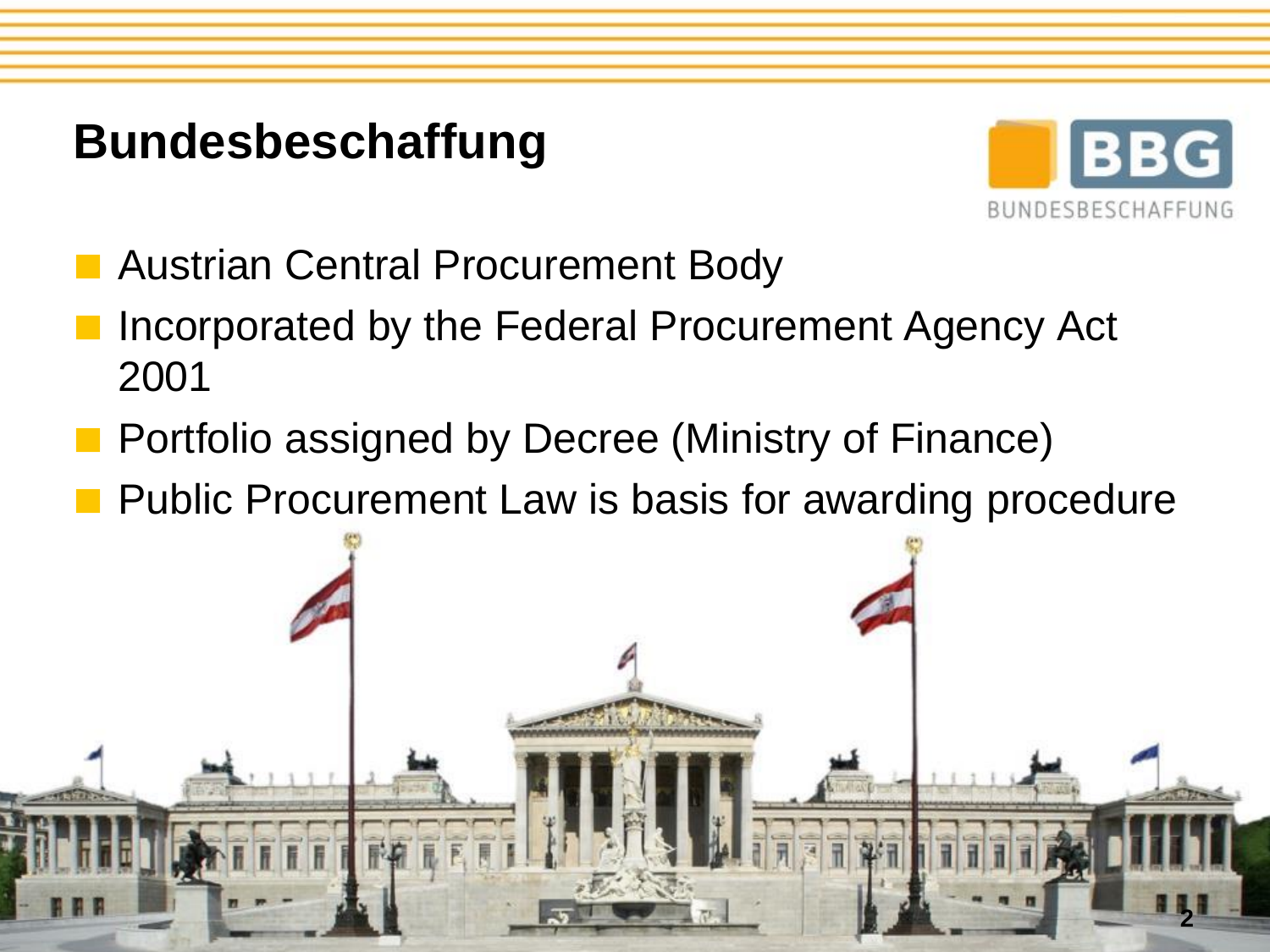# **Areas of our Business**





### **Procurement**

Provision of over 1.4 Million products to all government authorities.

Organized in 12 product families, including IT and office equipment but also cleaning services

### **Consulting**

Projects on particular order by customers ("PibA") Consulting services in the fields of public procurement, procurement organisation and in special product ranges





### **e-Procurement Solutions**

Provision of comprehensive and integrated solutions covering the entire procurement process ("e-Shop", "e-Reisen" and e-Invoicing gateway)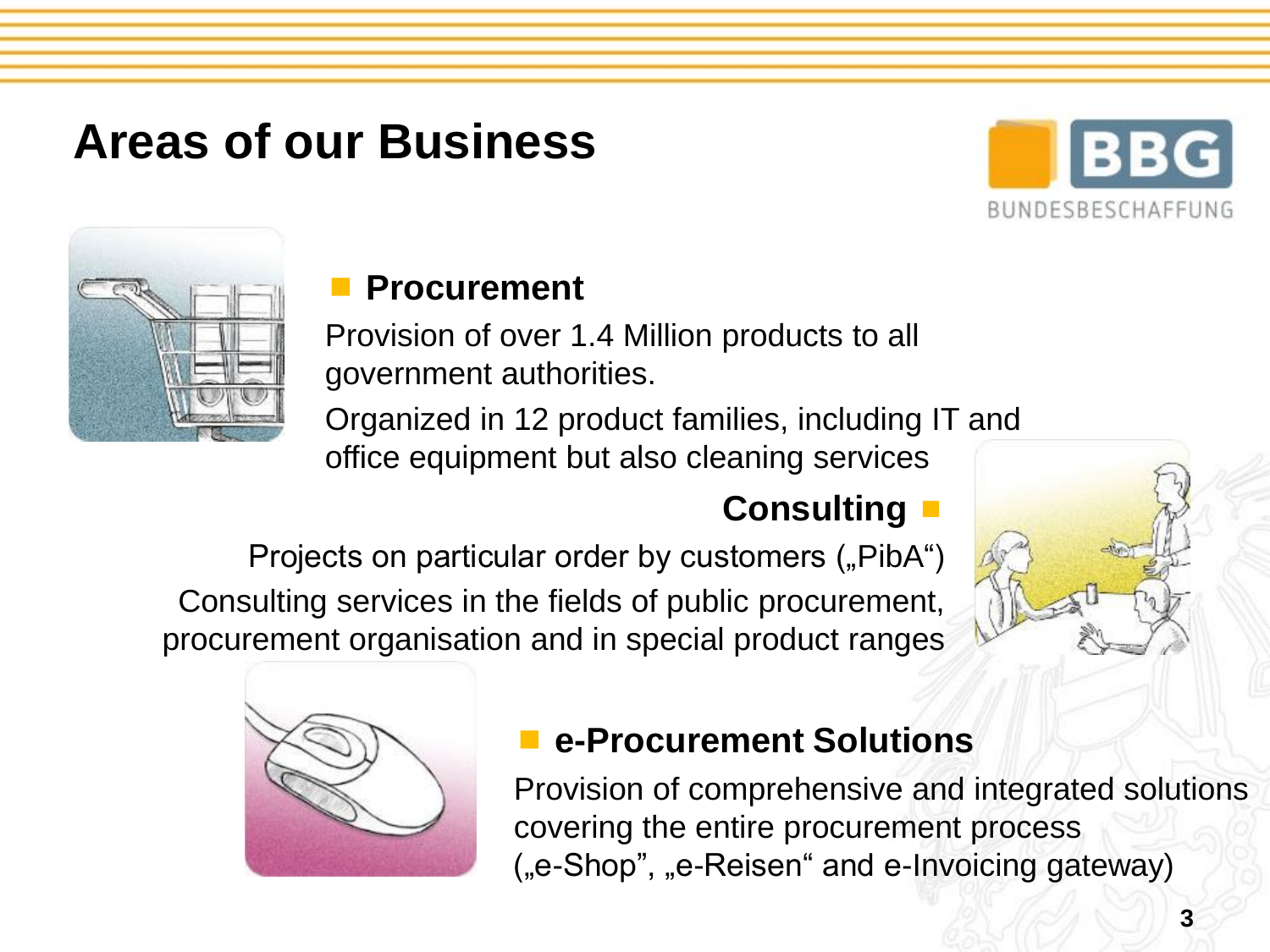# **Strategic objectives of BBG**



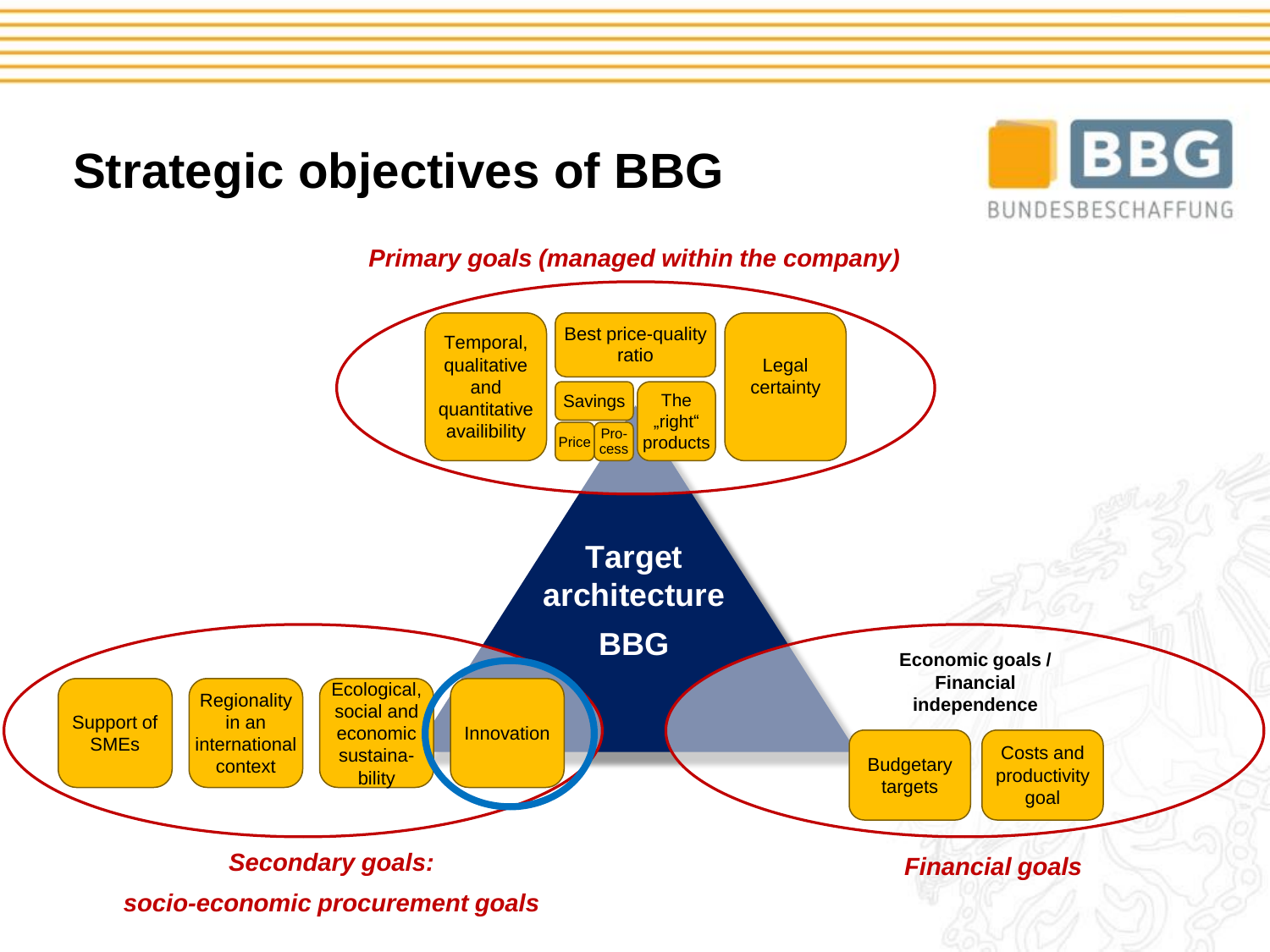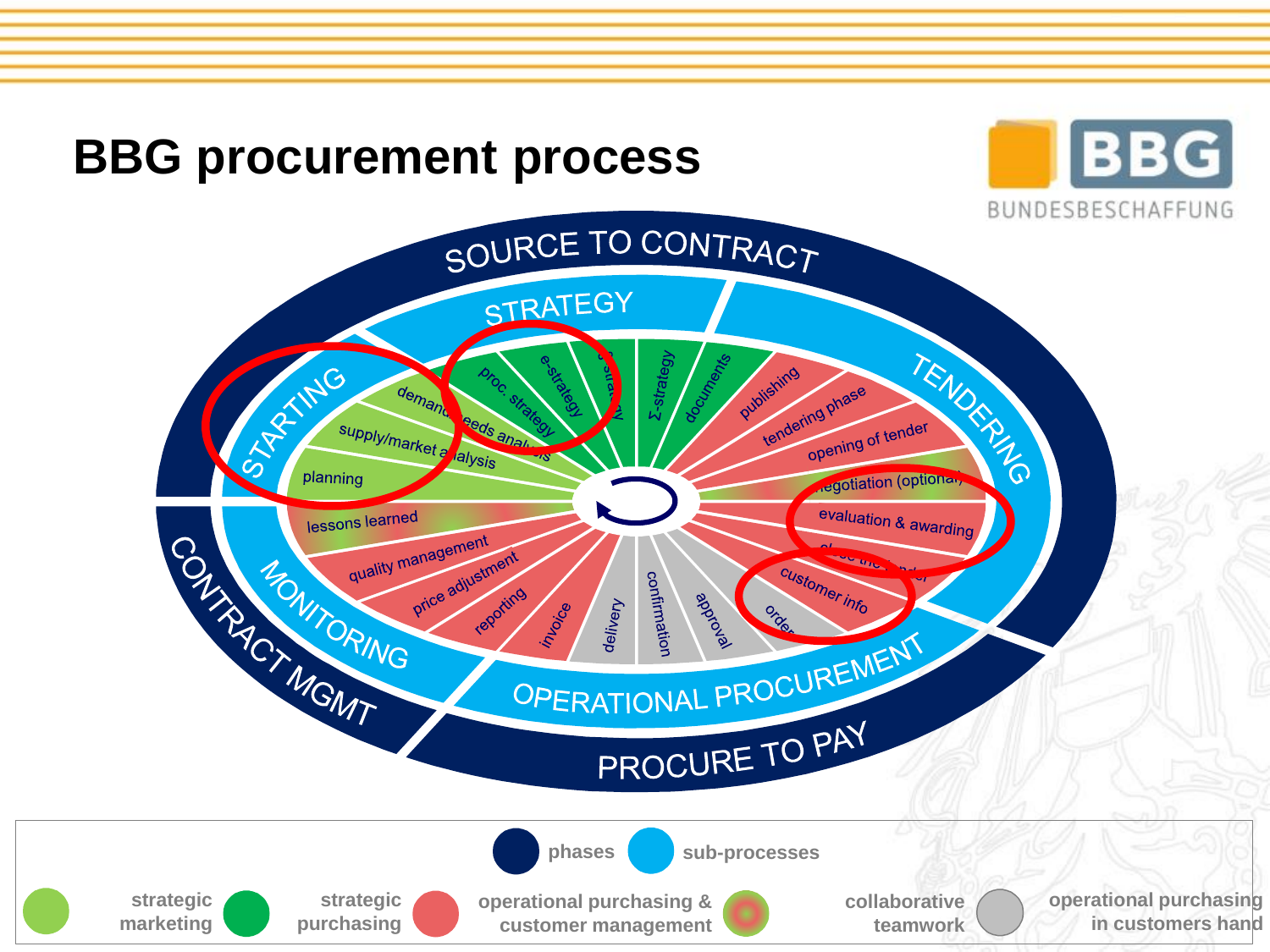### **Three layers of Innovation Procurement**





*"Innovation procurement should deliver solutions to challenges of our modern, digital world"*

**Suppliers: e-procurement-fit**

**Procurement Procress:**  Digital tools for enhancing effiency and improving customer service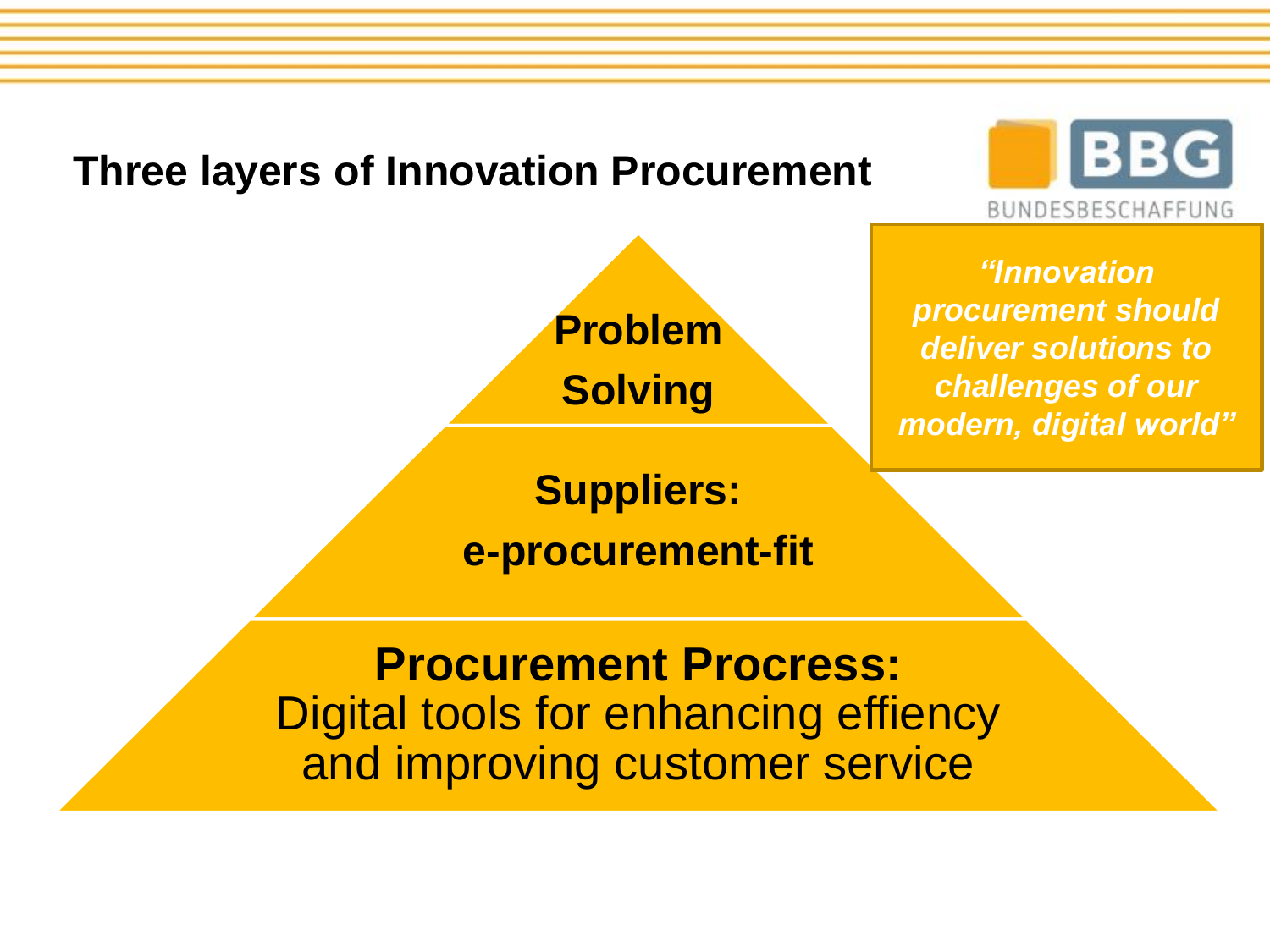# **Good Practice – "Münze Österreich" (Austrian Mint)**





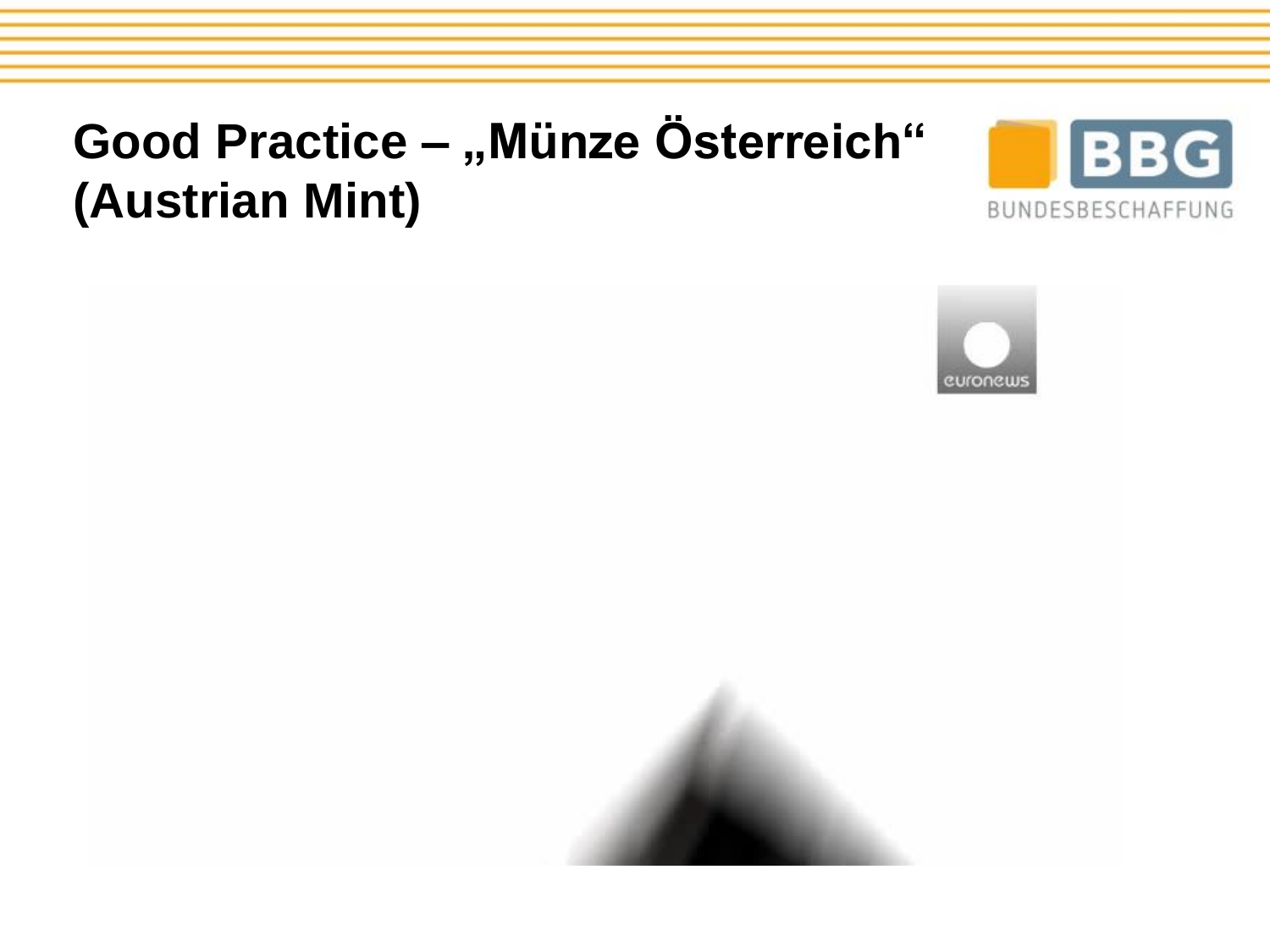# **Good Practice – "Münze Österreich" (Austrian Mint)**





#### **Problem identification**

High costs

Product renewal

**Maintenance** 

**High** consumption of fresh water

#### **Functional requirements**

Minimum life cycle costs for more than 5 years

Evaluation of available technologies

**Negotiation procedure**

Clear focus on the demand

Time and space for innovative solutions

**Pracitical** testing including analysis of **Autcome** 

#### **Solution**

Optimum life cycle costs

Minimum wastage of fresh water

Reduction of sewerage

Reduction of remaining Winner of the PPI-Award 2015!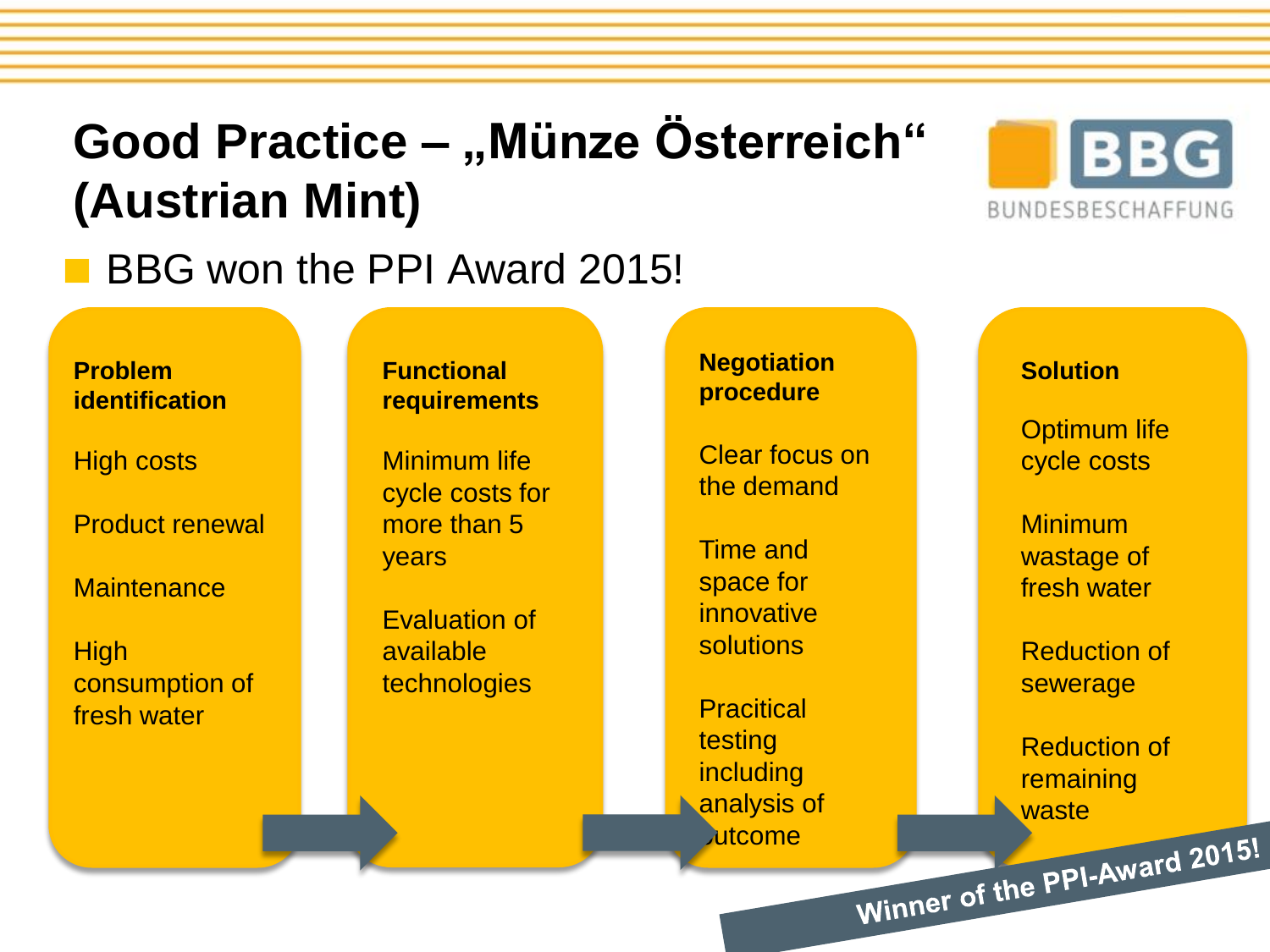### **Good Practice – Sewerage System Münze Österreich – PibA of the Bundesbeschaffung**



### **Problem identification**

- Metal contamination of sewerage
- Impossible to meet the criteria for water discharges

# **N** Solution

**GmbH**

### **Environmentally friendly Sewerage System:**

- 97% reduction of water consumption
- Reduction of logistic costs for waste deposition
- 1.94 Million litres savings per year and machine
- Long-term calculation of lifecycle
- Also viable for historical buildings under monument protection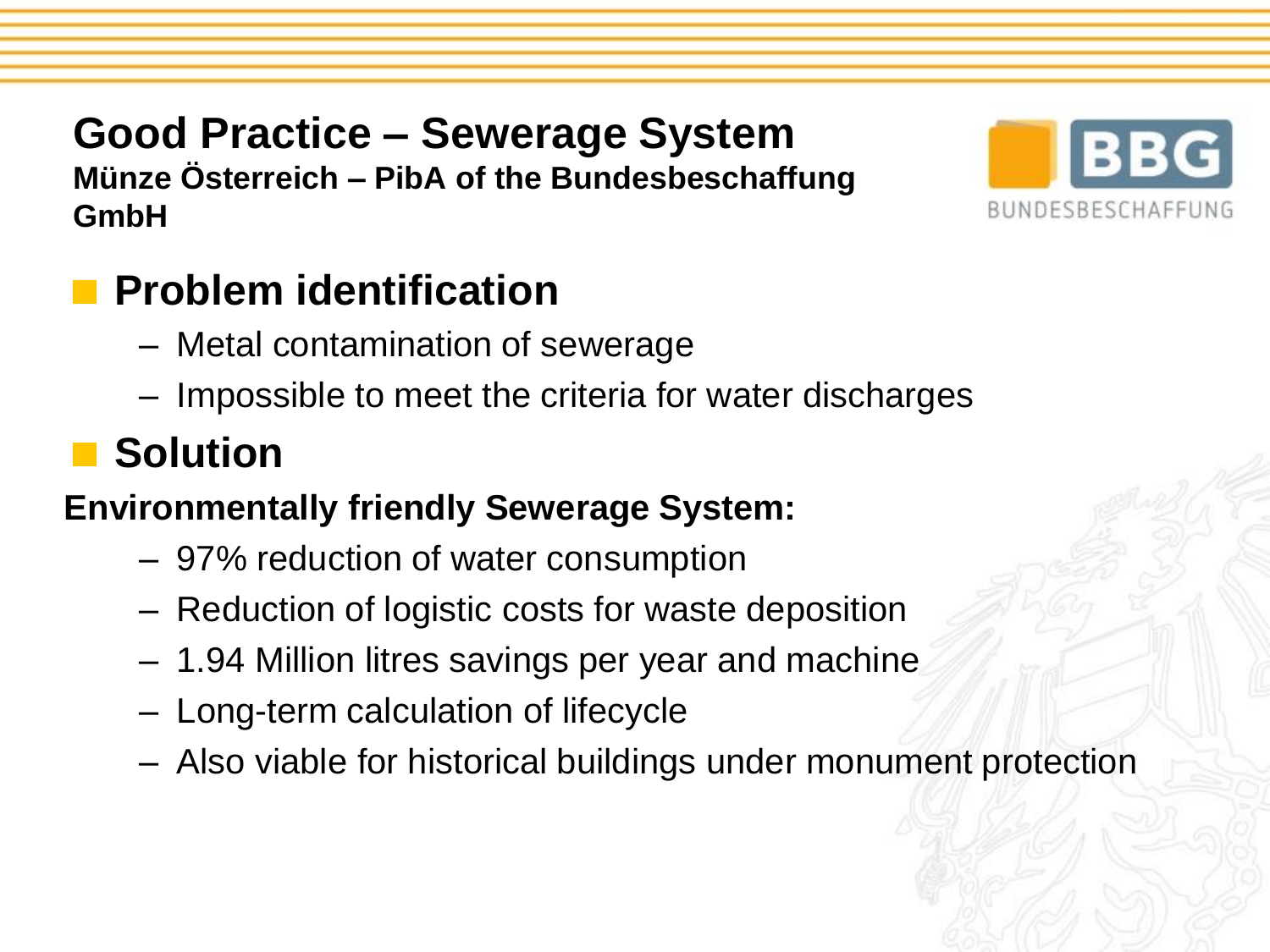# **PPPI Servicecenter Austria**



### Competence Center for Innovation Procurement

## **We build bridges.**

**Between public procurers and innovative companies.**